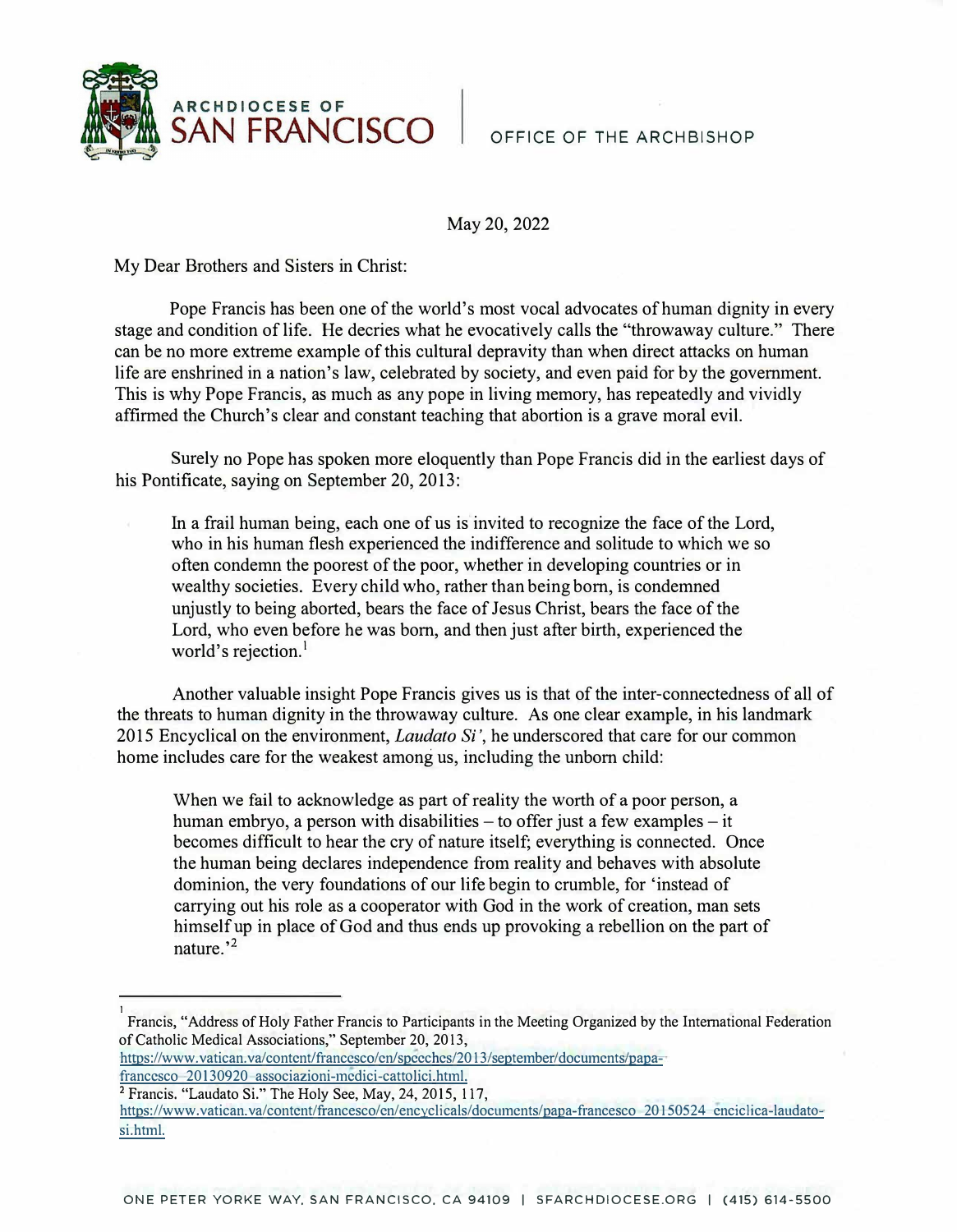As the Archbishop of San Francisco, I am bound to be "concerned for all the Christian faithful entrusted to [my] care" (Code of Canon Law, can. 383, §1). This most serious duty can sometimes become unpleasant, especially when Catholics in public life explicitly promote practices that involve the direct taking of innocent human life, which is what abortion does. I have struggled with this issue in my own conscience for many years now, especially with regard to the Speaker of the U.S. House of Representatives and member of our Archdiocese, Nancy Pelosi.

I have received letters from very many of you over the years expressing distress over the scandal being caused by such Catholics in public life who promote such grievously evil practices as abortion. I have responded that conversion is always better than exclusion, and before any such action can be taken it must be preceded by sincere and diligent efforts at dialogue and persuasion. With regard to Speaker Pelosi, I have striven to follow this wise route, as delineated by then-Cardinal Ratzinger (later Pope Benedict XVI) in a letter to U.S. bishops regarding Holy Communion and Catholic politicians who cooperate in the grave evils of abortion and euthanasia:

... when a person's formal cooperation becomes manifest (understood, in the case of a Catholic politician, as his consistently campaigning and voting for permissive abortion and euthanasia laws), his Pastor should meet with him, instructing him about the Church's teaching, informing him that he is not to present himself for Holy Communion until he brings to an end the objective situation of sin, and warning him that he will otherwise be denied the Eucharist. When 'these precautionary measures have not had their effect ...,' and the person in question, with obstinate persistence, still presents himself to receive the Holy Eucharist, 'the minister of Holy Communion must refuse to distribute it. ' **3**

This instruction is in accordance with canon 915 of the Code of Canon Law, which stipulates, "Those ... obstinately persevering in manifest grave sin are not to be admitted to Holy Communion." In the pastoral letter I issued a year ago, *Before I Formed You* in *the Womb I Knew You,* [I laid out the Church's teaching on cooperation in](https://www.sfarchdiocese.org/inthewomb/) evil, especially that of abortion, and the proper disposition for receiving Holy Communion, precisely to help our people better understand these principles and what is at stake here.

Unfortunately, Speaker Pelosi's position on abortion has become only more extreme over the years, especially in the last few months. Just earlier this month she once again, as she has many times before, explicitly cited her Catholic faith while justifying abortion as a "choice," this time setting herself in direct opposition to Pope Francis: "The very idea that they would be telling women the size, timing or whatever of their family, the personal nature of this is so appalling, and I say that as a devout Catholic"; "They say to me, 'Nancy Pelosi thinks she knows more about having babies than the Pope.' Yes I do. Are you stupid?"<sup>4</sup>

**<sup>3</sup>**https://chiesa.cspresso.rcpubblica.it/articolo/7055bdc4.html?cng=y.

**<sup>4</sup>**Mychael Schnell and Mike Lillis "Pelosi says Roe opinion would threaten marriage equality, other rights," The Hill, May 4, 2022, https://thehil l.com/news/house/34 77577-pclosi-says-roe-opinion-would-thrcatcn-marriageequality-other-rights.